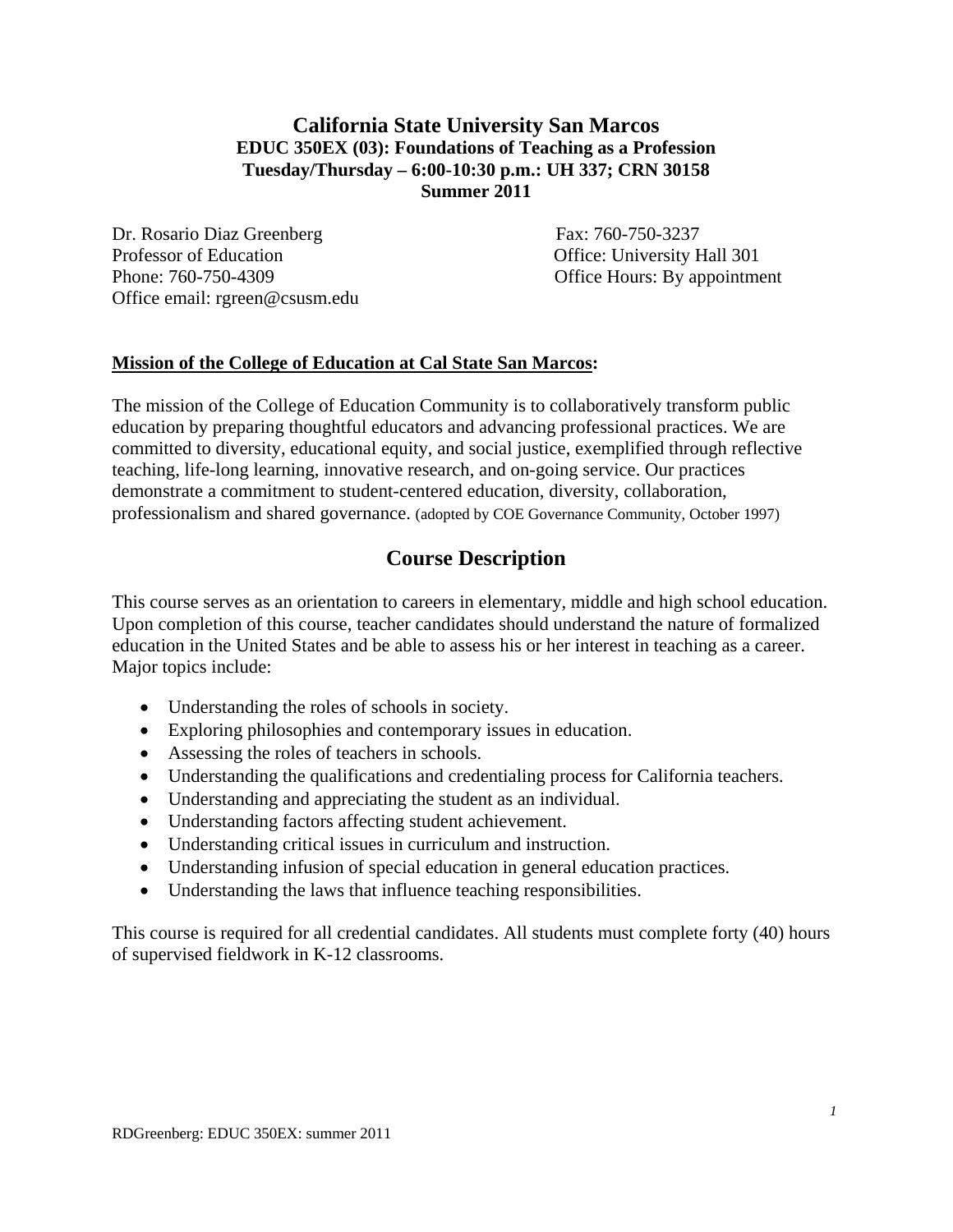## **Teaching Performance Expectation (TPE) for EDUC 350**:

A primary goal of EDUC 350 is to begin the process of developing teacher candidates to become professional educators. The following TPE of the California Commission for Teacher Credentialing is expected to be met during this course:

## **TPE 12: Professional, Legal and Ethical Obligations**

Candidates are aware of their own personal values and biases and recognize ways in which these values and biases affect the teaching and learning of students. They resist racism and acts of intolerance. Candidates appropriately manage their professional time spent in teaching responsibilities to ensure that academic goals are met. Candidates for a Teaching Credential understand and honor legal and professional obligations to protect the privacy, health, and safety of students, families, and other school professionals. They are aware of and act in accordance with ethical considerations and they model ethical behaviors for students. Candidates understand and honor all laws relating to professional misconduct and moral fitness.

## **Teaching Performance Assessment for Developing as a Professional Educator**

The successful completion of the personal philosophy assignment is a requirement for completion of this course and is a component of partially meeting the TPE described above. This statement will be used for assessment both in the course and at completion of the College of Education program. Retain an electronic copy of your statement for submission for your portfolio at the completion of your teacher education program.

## **Authorization to Teach English Learners:**

The Cal State San Marcos credential programs have been specifically designed to prepare teachers for the diversity of languages often encountered in California public school classrooms. The authorization to teach English learners is met through the infusion of content and experiences within the credential program, as well as additional coursework. Students successfully completing this program receive a credential with authorization to teach English learners.

(approved by CCTC in SB 2042 Program Standards, August 2002)

## **Special Education Inclusion:**

Consistent with the intent to offer a seamless teaching credential in the College of Education, this course will introduce the collaborative infusion of special education competencies that reflect inclusive educational practices. Students will demonstrate a knowledge of laws and dispositions that relate to special education through a variety of activities such as the viewing and analysis of the video F.A.T. City, reading and analysis of special education law, and *Creating an Inclusive School*.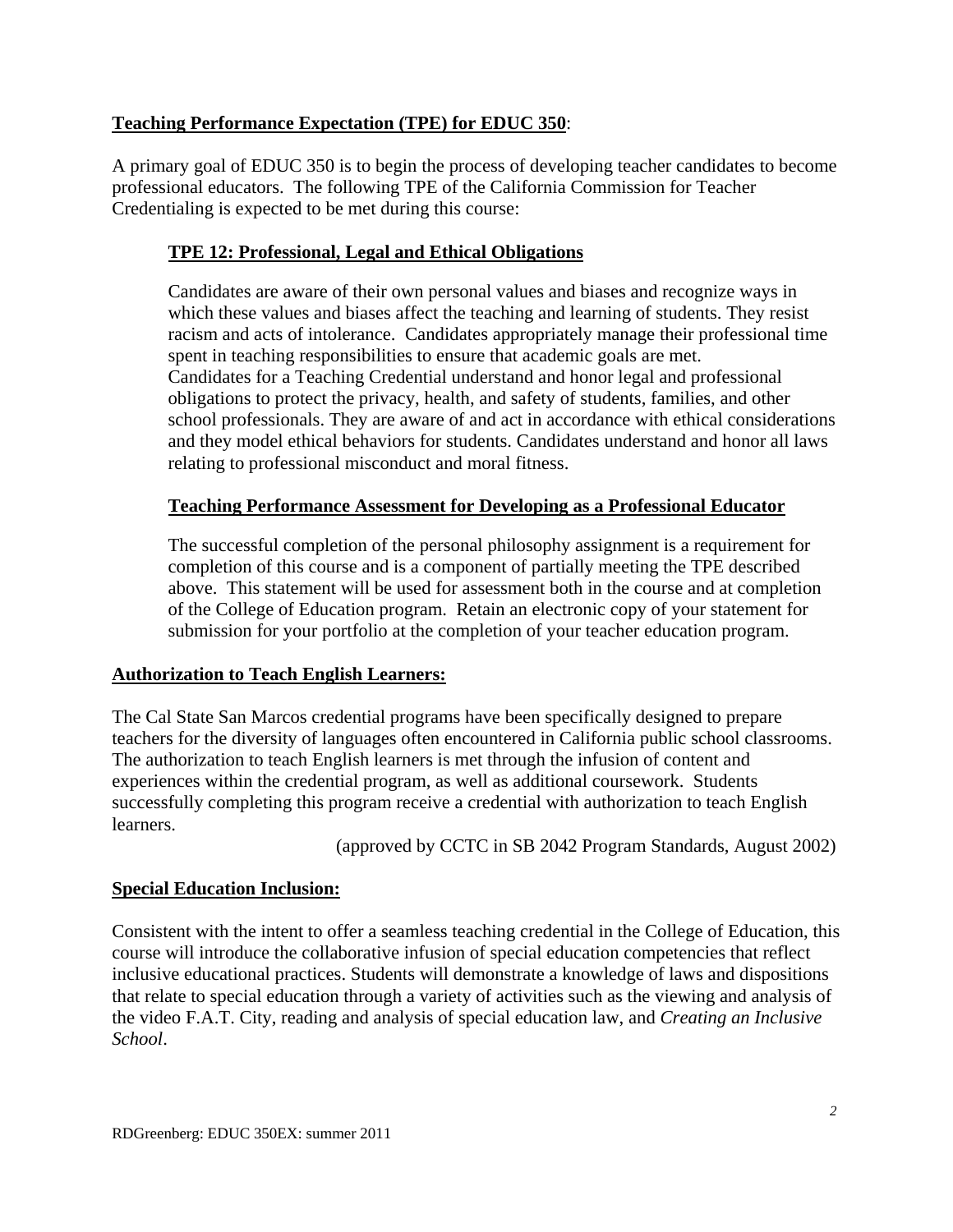## **Students with Disabilities Requiring Reasonable Accommodations:**

Students are approved for services through the Disabled Student Services Office (DSS). This office can be contacted by phone at (760) 750-4905, or TTY (760) 750-4909. Students authorized by DSS to receive reasonable accommodations should meet with their instructor during office hours or, in order to ensure confidentiality, in a more private setting.

## **All University Writing Requirement:**

In keeping with the All-University Writing Requirement, all 3 unit courses must have a writing component of at least 2,500 words (approximately). This will be met through written assignments.

## **CSUSM Academic Honesty Policy:**

Students will be expected to adhere to standards of academic honesty and integrity, as outlined in the Student Academic Honesty Policy. All written work and oral presentation assignments must be original work. All ideas/materials that are borrowed from other sources must have appropriate references to the original sources. Any quoted material should give credit to the source and be punctuated with quotation marks.

Students are responsible for honest completion of their work including examinations. There will be no tolerance for infractions. If you believe there has been an infraction by someone in the class, please bring it to the instructor's attention. The instructor reserves the right to discipline any student for academic dishonesty in accordance with the general rules and regulations of the university. Disciplinary action may include the lowering of grades and/or the assignment of a failing grade for an exam, assignment, or the class as a whole."

Incidents of Academic Dishonesty will be reported to the Dean of Students. Sanctions at the University level may include suspension or expulsion from the University.

## **Plagiarism:**

As an educator, it is expected that each student will do his/her own work, and contribute equally to group projects and processes. Plagiarism or cheating is unacceptable under any circumstances. If you are in doubt about whether your work is paraphrased or plagiarized see the Plagiarism Prevention for Students website http://library.csusm.edu/plagiarism/index.html. If there are questions about academic honesty, please consult the University catalog.

## **Use of Technology:**

Students are expected to demonstrate competency in the use of various forms of technology (i.e. word processing, electronic mail, Cougar Course6, use of the Internet, and/or multimedia presentations). Specific requirements for course assignments with regard to technology are at the discretion of the instructor. Keep a digital copy of all assignments for use in your teaching portfolio. All assignments will be submitted online, and some submitted in hard copy as well.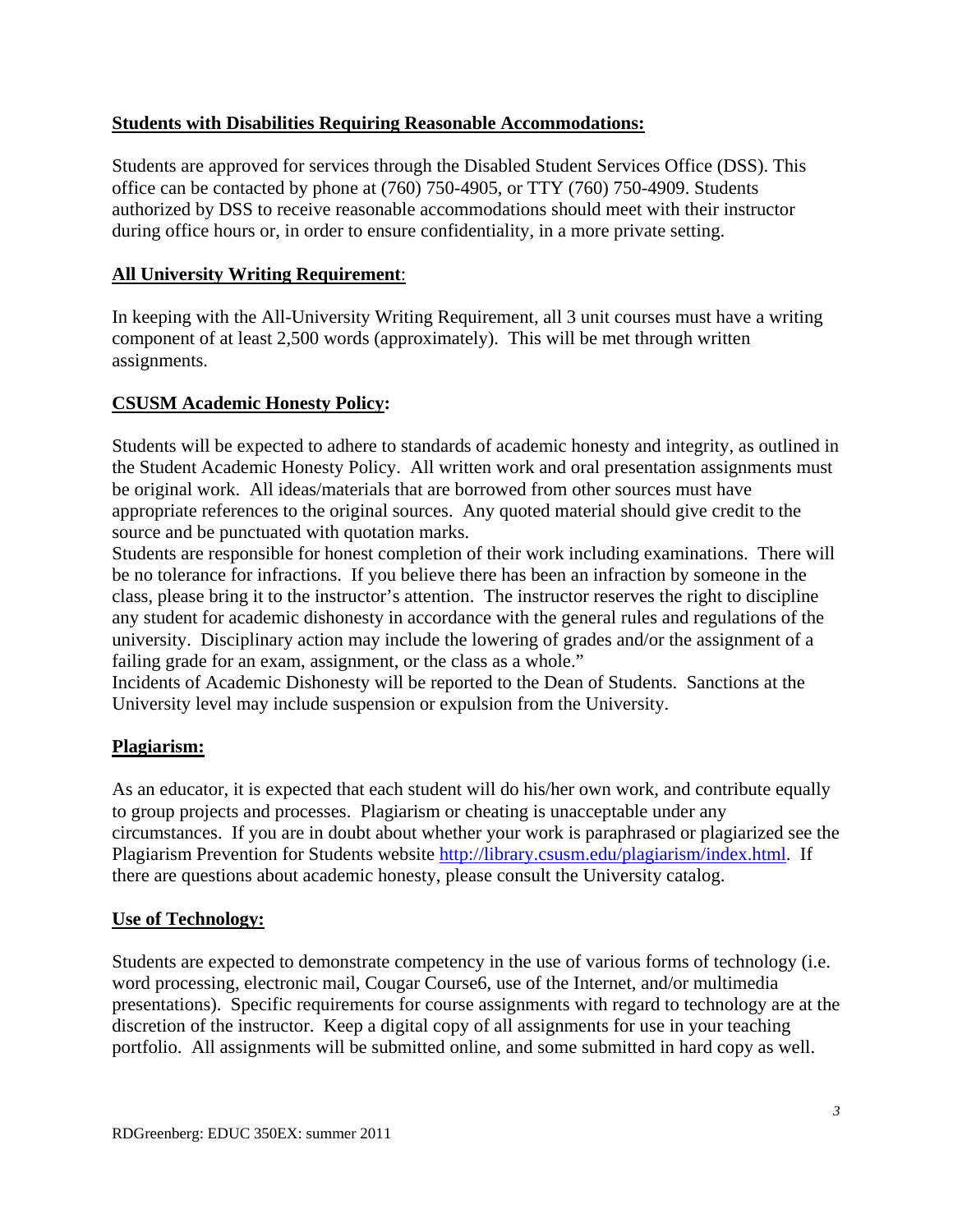## **Electronic Communication Protocol**

Electronic correspondence is a part of your professional interactions. If you need to contact the instructor, e-mail is often the easiest way to do so. It is my intention to respond to all received emails in a timely manner. Please be reminded that e-mail and on-line discussions are a very specific form of communication, with their own nuances and etiquette. For instance, electronic messages sent in all upper case (or lower case) letters, major typos, or slang, often communicate more than the sender originally intended. With that said, please be mindful of all e-mail and online discussion messages you send to your colleagues, to faculty members in the College of Education, or to persons within the greater educational community. All electronic messages should be crafted with professionalism and care. Things to consider:

- Would I say in person what this electronic message specifically says?
- How could this message be misconstrued?
- Does this message represent my highest self?
- Am I sending this electronic message to avoid a face-to-face conversation?

In addition, if there is ever a concern with an electronic message sent to you, please talk with the author in person in order to correct any confusion.

### **Credential Program Recommendations:**

As one of several evaluation methods, EDUC 350 course instructors are asked for feedback concerning credential candidates who are applying for programs at Cal State San Marcos. Keep in mind that your professionalism and hard work in this class not only affect your course grade, but also indicate your readiness for a credential program.

### **College of Education Attendance Policy:**

Due to the dynamic and interactive nature of courses in the College of Education, all students are expected to attend all classes and participate actively. Absences and late arrivals/early departures will affect the final grade. A minimum grade of  $C<sub>+</sub>$  is required in EDUC 350 to qualify as prerequisite for admission to the Cal State San Marcos teacher credential program. COE attendance policy states, "At a minimum, students must attend 80% of class time, or s/he may not receive a passing grade for the course at the discretion of the instructor. Individual instructors may adopt more stringent attendance requirements." Should students have extenuating circumstances, please contact the instructor as soon as possible.

In this section of EDUC 350, the instructor has adopted this additional policy: If you miss two class sessions, you cannot receive a grade of A; if you miss three class sessions, you cannot receive a B.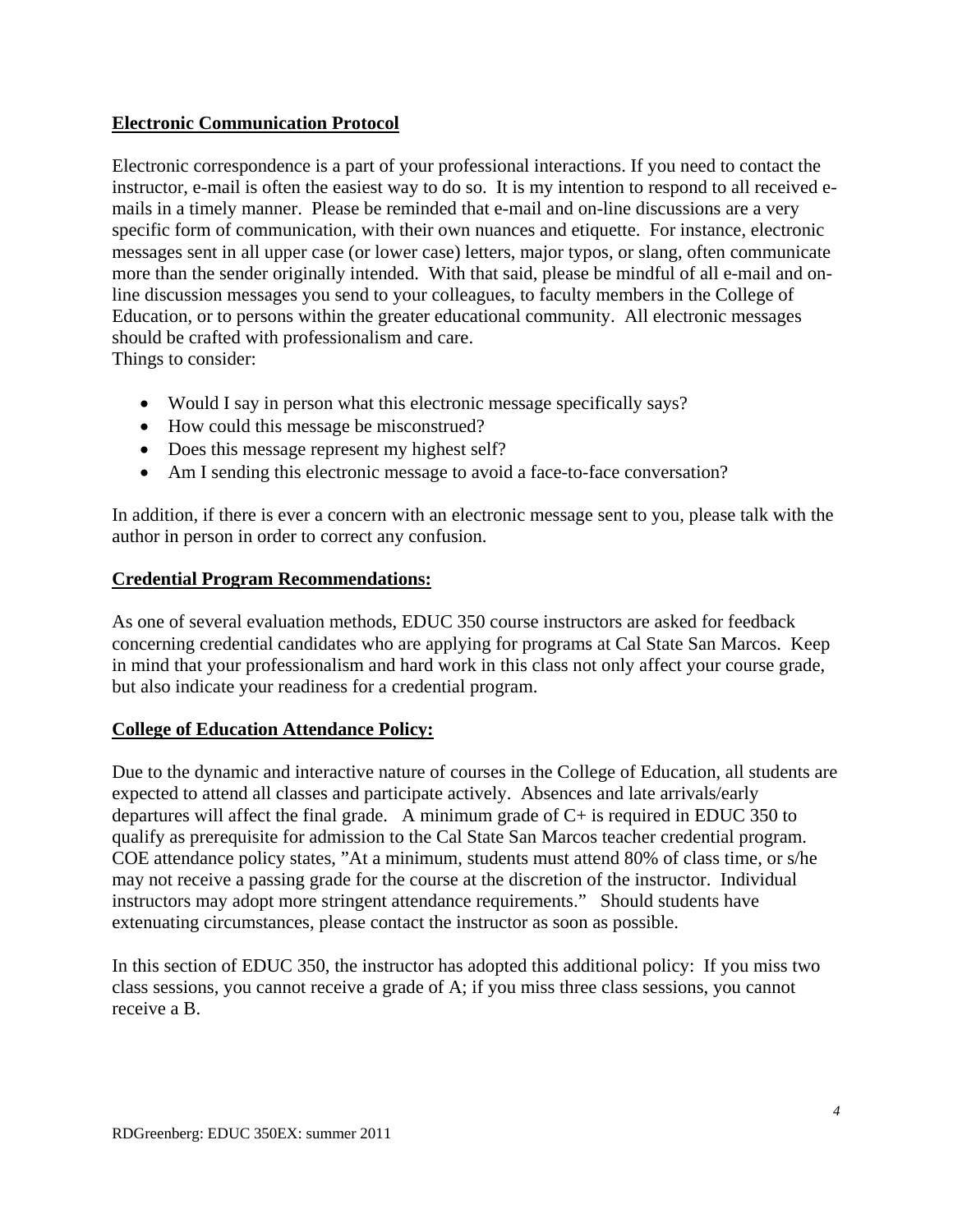### **Class Discussions and Participation:**

Students will engage in student-centered learning each class session, and will be expected to actively participate.

- Do you participate in class discussions productively, sharing your knowledge and understandings?
- Do you interact productively with your peers, taking on a variety of roles (leader, follower, etc.)?
- Do you contribute appropriately to group work—do you "do your share"?
- Are you able to accept others' opinions?
- Are you supportive of others' ideas?
- Do you support your peers during their presentations?
- Can you monitor and adjust your participation to allow for others' ideas as well as your own to be heard?

# **Course Requirements**

Teacher education is a professional preparation program. It is expected that students will come to class prepared to discuss the readings, submit required assignments, and participate in class activities. Students are expected to adhere to academic honesty and integrity, standards of dependability, confidentiality and writing achievement. Because it is important for teachers to be able to effectively communicate their ideas to students, parents, colleagues, and administrators, writing that is original, clear and error-free is a priority for the College of Education.

Keep a digital copy of all assignments for use in your teaching portfolio. All assignments will be submitted online, and some will be submitted in hard copy as well. It is expected that work will be turned in on time. Please discuss individual issues with the instructor. Points will be deducted if assignments are submitted late (10% penalty per day late; no credit will be awarded if the assignment is one week late). Please note that late assignments will be given reduced points. *Assignments that are turned in a week late will be given a grade of zero.* 

Please send email correspondence to the Cougar Course mailbox and the CSUSM server. Always add EDUC 350, your name, and assignment information to subject line.

Note: This summer 2011 EDUC 350 is a hybrid class, which means one or more class sessions will be conducted on-line. It is your responsibility to complete the work assigned for a given class session. You will be graded for the content and participation in these required activities.

## **Required Text:**

Grant, Carl. A. & Gillette, Maureen. (2006). *Learning to Teach Everyone's Children: Equity, Empowerment*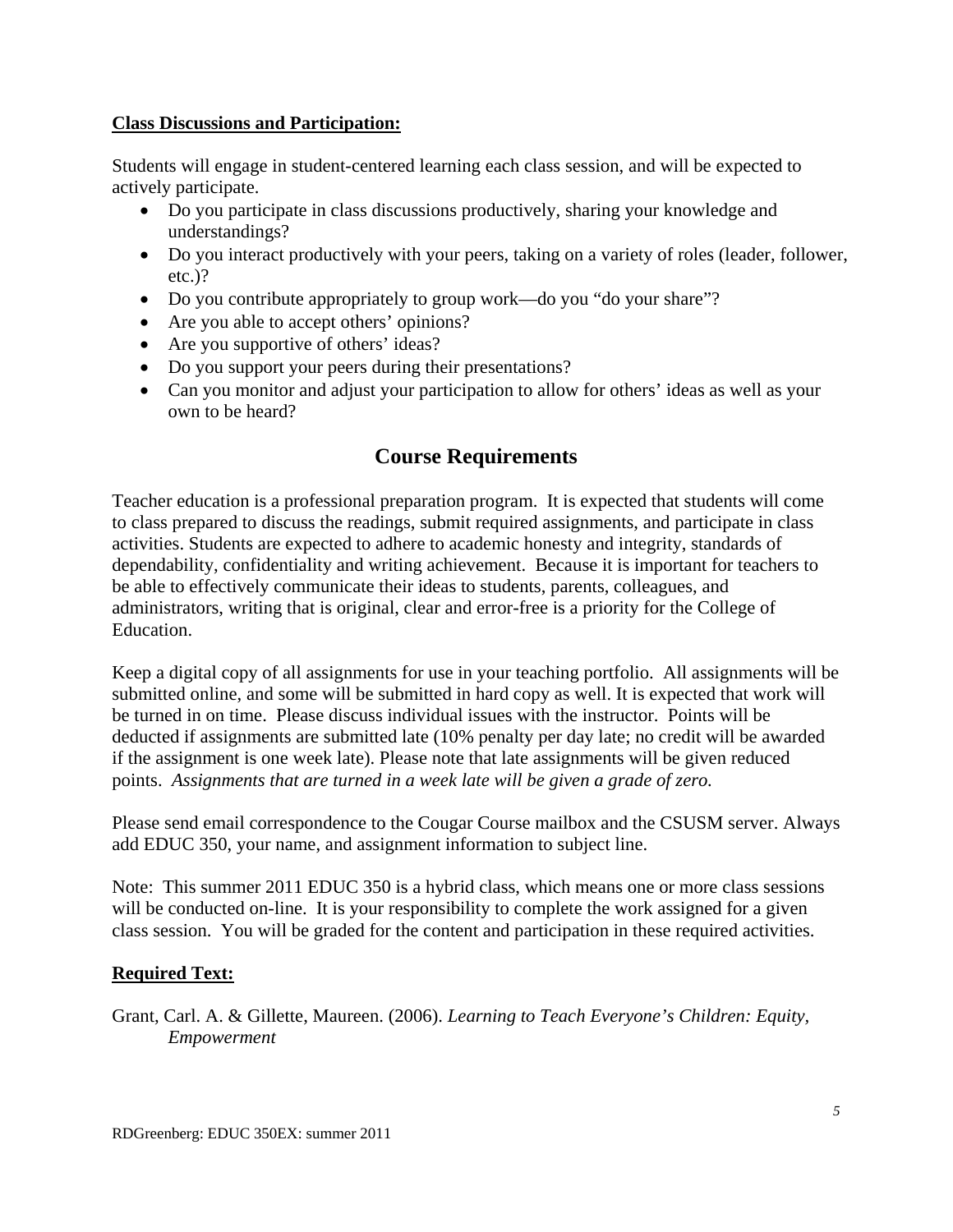### **Optional Texts: Please note that some assignments might be based on the following texts!**

Villa, R. A. and Thousand, J. S. (2005). *Creating an Inclusive School* (2nd ed.). Alexandria, VA: Association for Supervision and Curriculum Development.

### **Field Work:**

In addition to in-class work, assigned readings and projects, students will participate in 40 hours (including 5 classroom visits) of supervised fieldwork assignments in a variety of public school settings. Details on the fieldwork are found on the COE syllabus webpage, at the top of the list of syllabi for this semester. Documentation of these hours is required to receive a grade in EDUC 350. Cal State San Marcos students are expected to adhere to professional standards in their dress and behavior in the field. Required clearances (fingerprints, TB test) are the responsibility of the student. A recommendation (usually from the classroom teacher where most of the fieldwork is done, also known as a Field Experience Recommendation) is a requirement for admission to the Cal State San Marcos Teacher Credentialing programs.

### **Assignments and grading:**

### **Grading Scale:**

Grades will be determined by the total number of points earned on a scale of 100 possible points:

 $A = 90-100$ ,  $B = 80-89$ ,  $C = 75-79$ ,  $C = 70-74$ ,  $D = 60-69$ ,  $F = 0-59$ 

| Reading Log                                             | 8 points  |
|---------------------------------------------------------|-----------|
| <b>Current Events</b>                                   | 9 points  |
| Special Education Inclusion (the Outsider)              | 10 points |
| Interview of a Teacher                                  | 20 points |
| Personal Philosophy of Schooling, Learning and Teaching | 20 points |
| Classroom Observation Reports $(x 5)$                   | 15 points |
| Contemporary Issue in Education group presentation      | 10 points |
| Web based Learning                                      | 8 points  |

Nieto, Sonia. (2006). *Why We Teach*. NY: Teachers College Press. ISBN 0807745936, Approximately \$12 - 20.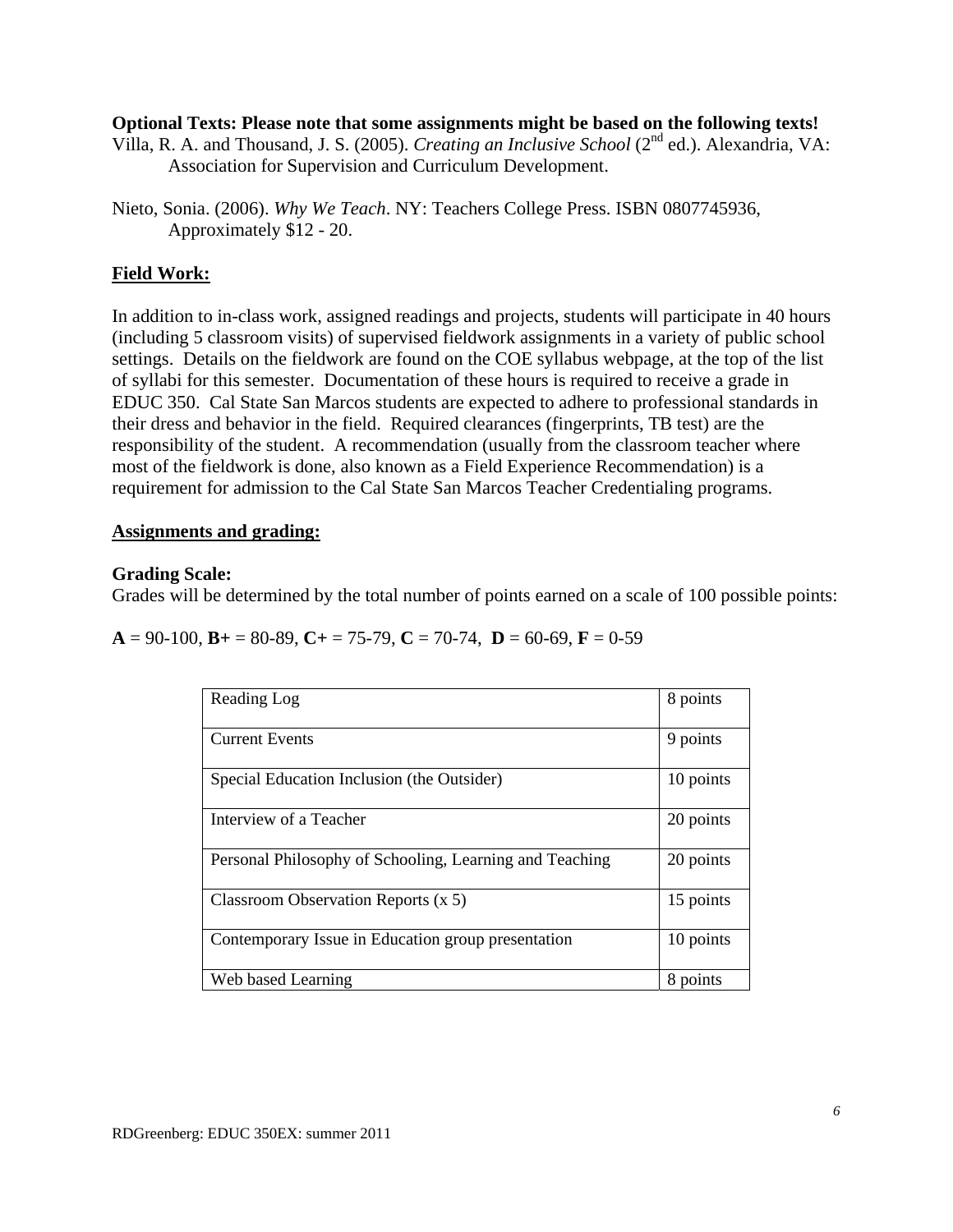## **1. Reading log**

The reading log provides an opportunity to reflect on learning about teaching through the assigned readings for each week. In the reading log, students do not summarize the readings but rather they respond to the readings: agreeing, disagreeing, noting specific insights and ideas, etc. Entries must refer to the readings. Entries should be 1 paragraph in length (approximately 250 words).

 Log entries must be submitted via the course Cougar Course site by the due date for each entry in the course schedule listed in the "assignments" column. *Bring a copy of the reading log entry with you to class on the due date and be prepared to share it with a partner.* 

Individual submissions are not graded; rather, their timely submission is noted and points are assigned on the basis of having completed the assignment. No credit will be given for late reading log submissions. In extraordinary circumstances, if you do not have access to Cougar Course, you may email the log entry to me at rgreen@csusm.edu.

## **2. Current events in education**

Students sign up for a date to be responsible for an oral presentation of a Current Event in education (CE) from the week's news in K-12 education (4 minutes maximum). The CE information may be from television, radio, internet (e.g., www.edweek.org/), newspaper, or magazine, and may pertain to local, national/, or international educational issues. Students choose a CE of that they believe is of significance.

After presenting, students go to the Cougar Course site and submit a one-sentence report, *a short (50 word) summary of your current event,* under the "CE" ("Current Events") assignment, so that they can receive full credit.

| <b>Item Needed in CE Presentation</b>          |
|------------------------------------------------|
| State the source of the CE information         |
| Summarize main points of the CE information    |
| Share one quote                                |
| Explain why the information is of significance |

Current Event (CE) presentations should include the items on the following checklist:

## **3. Inclusion (The outsider)**

See detailed description below. Many students with special needs come to view themselves as *outsiders* because they are labeled as different from the typical student. Following the procedures written in the detailed description below students write a reflective essay about inclusion. Students submit the assignment on Cougar Course site.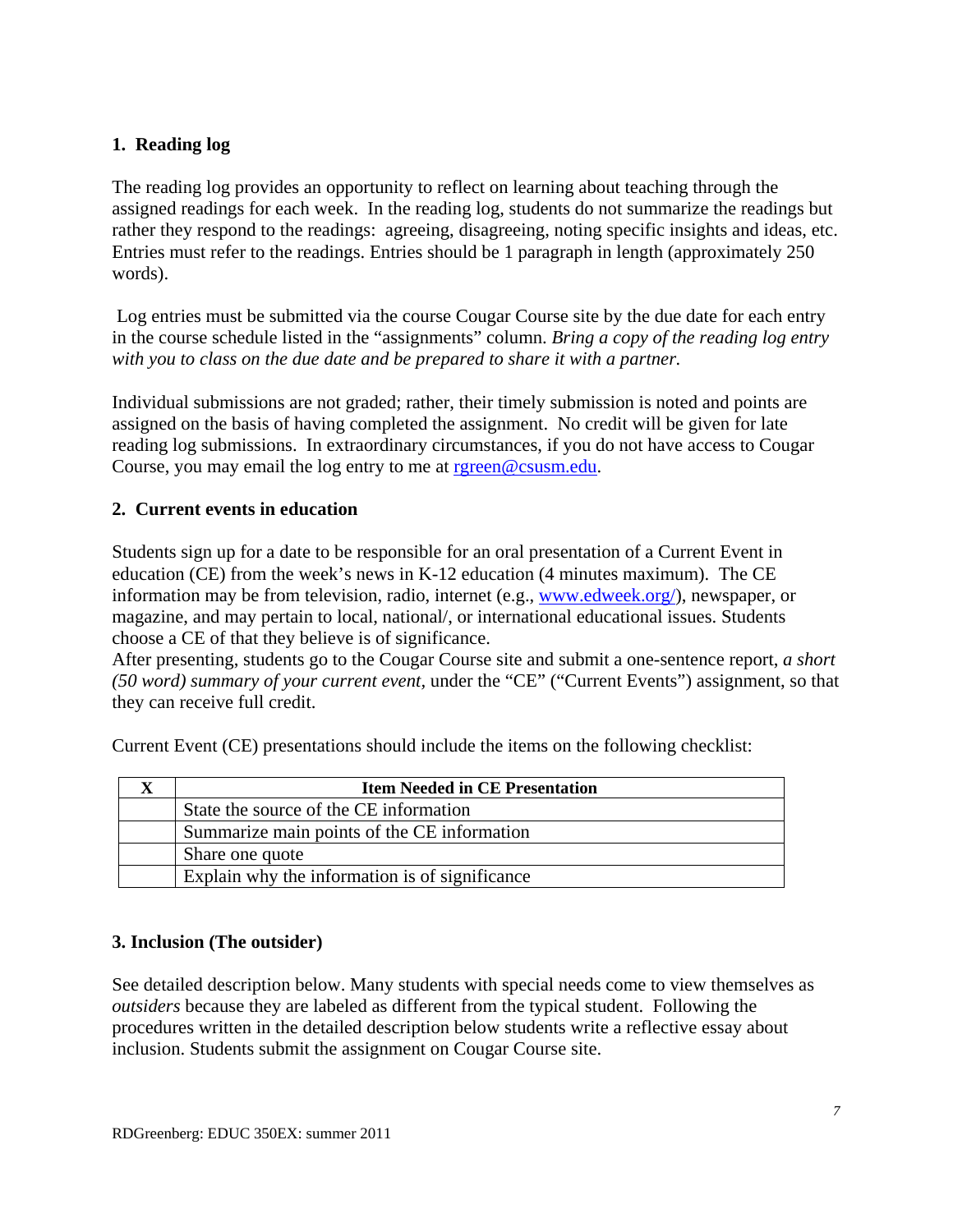### **4. Personal philosophy of schooling, learning and teaching**

See detailed description below. Students write a 4-5 page paper describing their current philosophy of schooling, learning and teaching following the template provided. The written report is submitted to the instructor via the Cougar Course site**.** 

### **5. Interview of a teacher**

See detailed description below. Students write a paper based on an interview of a teacher. The written report is due via the Cougar Course site. *Bring a copy of the interview with you on the due date. Be prepared to share it with a partner* 

### **6. Classroom observation reports**

Using the classroom observation instrument provided in class, complete the observation reports. Place all 5 reports in one document and submit to Cougar Courses

### **7. Contemporary issues research group presentation**

Choose (1) an issue that interests you (from the topics provided by the instructor) and work with the small group to which you are assigned to prepare a power point presentation. Research the issue together and prepare a collaborative power point presentation. The report should describe and analyze the issue. The power point presentation should follow the template (provided by instructor). *Each* group member must submit an individual reflection (approx. 350 words) that follows the reflection template (provided by instructor) to the Cougar Course site to receive credit for this assignment.

### **8. Web Based Learning**

Students will complete activities on-line in the Moodle shell. The on-line readings, discussion forums and activities will be your class for **one of the sessions.** Students should make sure to complete all the work. Failure to complete all the Internet work in its entirety will count as an absence for one day. In addition to the assigned readings and discussion forums, students submit the TPE 12 activity based on the template provided by the instructor for the on-line class.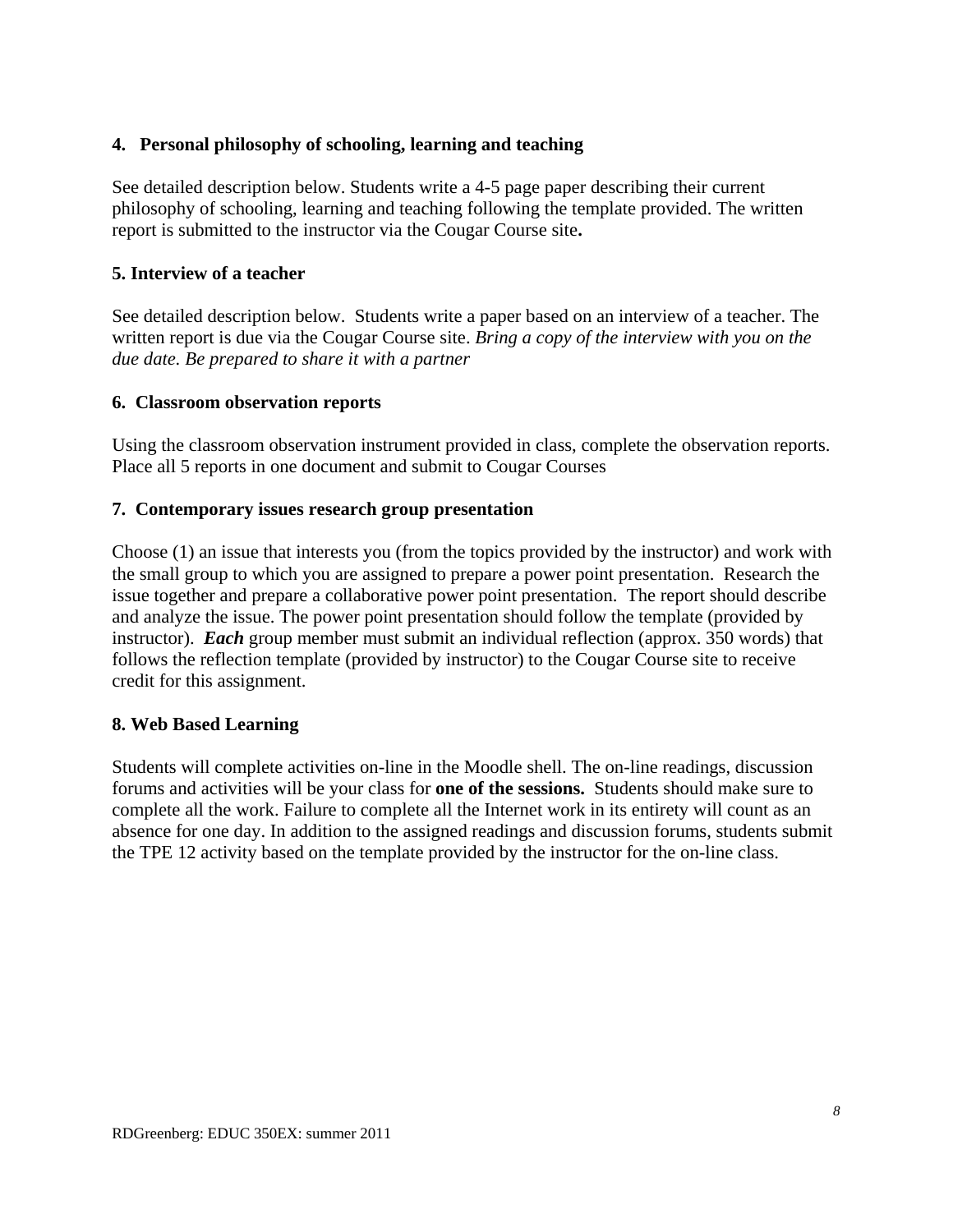### **Special Education Inclusion (The Outsider): Detailed Assignment Description**

Many students with special needs come to view themselves as *outsiders* because they are labeled as different from the typical student. But most have experienced some sense of being an outsider during their schooling, K-12.

After reading chapters 1-3 in *Creating an Inclusive School* and at least two of the *Voices of Inclusion*, (from the chapter in the Villa & Thousand text) students write **a reflective essay** (3) pages, double spaced, Times New Roman font, size 11).

Essays must include the components in the following checklist

| $\mathbf X$ | <b>Components of reflective essay</b>                                                                                                                                                                                                                                                                                                                                                                                                                   |
|-------------|---------------------------------------------------------------------------------------------------------------------------------------------------------------------------------------------------------------------------------------------------------------------------------------------------------------------------------------------------------------------------------------------------------------------------------------------------------|
|             | Describe and explain the reason(s) for your own (or a friend's) school experience that caused you to<br>feel like an outsider (such as differences due to gender, religion, looks, beliefs/interests, family situation,<br>academic ability, etc.)<br>hat personal characteristics fostered your (or your friend's) feeling of being different?                                                                                                         |
|             | Comment on this school experience that caused you to feel like an outsider<br>How did you react and cope with the situation?<br>Did you share your experience with any teachers? Did any teachers assist you?<br>What could school staff, parents or friends have done to help?<br>$\bullet$<br>In what ways did this experience change you? What did you "learn" from this experience?<br>How might this experience make you a more sensitive teacher? |
|             | Make at least 1 specific connection to the VT text.                                                                                                                                                                                                                                                                                                                                                                                                     |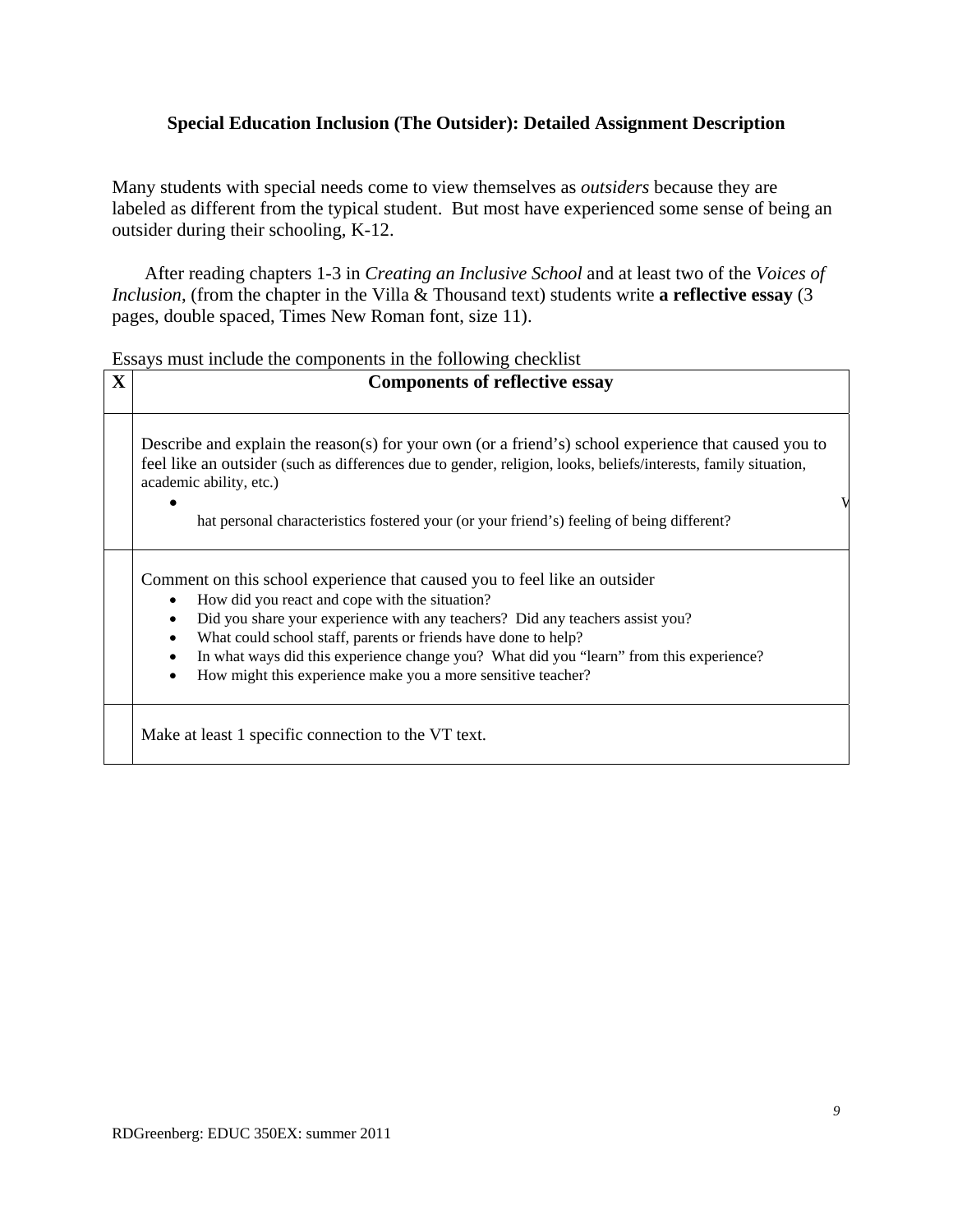#### **Interview of a Teacher: Detailed Assignment Description**

The purpose is the Interview of a Teacher assignment is to gain insights about the profession of teaching by analyzing the information gathered by interviewing a teacher with a distinct philosophy and experience. First, students interview a teacher and take notes. Second, students use the information from the interview to write a 3–4 page analytical paper that follows the guidelines in the checklist. This assignment will be done in lieu of one of your class sessions. You are expected to complete it and submit it at the next class session.

#### *FIRST: Gathering information:*

 secondary school classrooms. Suggested questions are: Interview a current or retired teacher who has had at least 3 years of full–time experience in elementary, middle, or

- Why did the teacher choose to enter teaching? How attractive was the profession to prospective teachers at that time? What were the other career paths available; were any others seriously considered? Does the teacher have any regrets about becoming a teacher?
- What is the teacher's metaphor for "teaching" or "teacher"?
- What professional education did the teacher have? How helpful was it in learning to teach? At what point did the teacher feel comfortable as a teacher?
- made? To what extent were those moves voluntary? For current teachers, are further moves desired? If What career moves (school buildings, grade level, special students, subject matter, etc.) has the teacher so, what are they, and why?
- What were/are the teacher's goals for the education of students? Have these goals changed over the years?
- about his/her students' lives and needs? What have been the teacher's experiences with in working with students from different backgrounds? What are the main features of the teacher's approach toward teaching? How did/does the teacher learn
- individual students or activities, or are the memories more general? What are some favorite memories from the teacher's classroom? Does the teacher tend to remember
- What have been the major joys and frustrations of teaching? On what issues does the teacher feel strongly about making changes in the way that schooling occurs now? What does the teacher think of current "hot issues" in education? How does the teacher take action to address new reforms that impact his/her classroom?
- What has the teacher learned from being a teacher?

#### *SECOND: Write Analytical Paper*

After gathering information through the interview, students use the guidelines in the checklist below to ensure that their analytical paper contains all required components.

| $\mathbf x$ | <b>Components of Analytical paper</b>                                                    |
|-------------|------------------------------------------------------------------------------------------|
|             | Introduction                                                                             |
|             | Briefly describe the teacher interviewed                                                 |
|             | Protect teacher's confidentiality by using a pseudonym and masking identifying details   |
|             | Describe 1st theme that characterizes the information and analyze it                     |
|             | State the theme $\&$ state what the teacher said about it                                |
|             | Explain what this information shows about the benefits and challenges of being a teacher |
|             | What connection is there to course content?                                              |
|             | Describe 2nd theme that best characterizes the information and analyze it                |
|             | State the theme $\&$ state what the teacher said about it                                |
|             | Explain what this information shows about the benefits and challenges of being a teacher |
|             | What connection is there to course content?                                              |
|             | Describe 3rd theme that best characterizes the information and analyze it                |
|             | State the theme $\&$ state what the teacher said about it                                |
|             | Explain what this information shows about the benefits and challenges of being a teacher |
|             | What connection is there to course content?                                              |